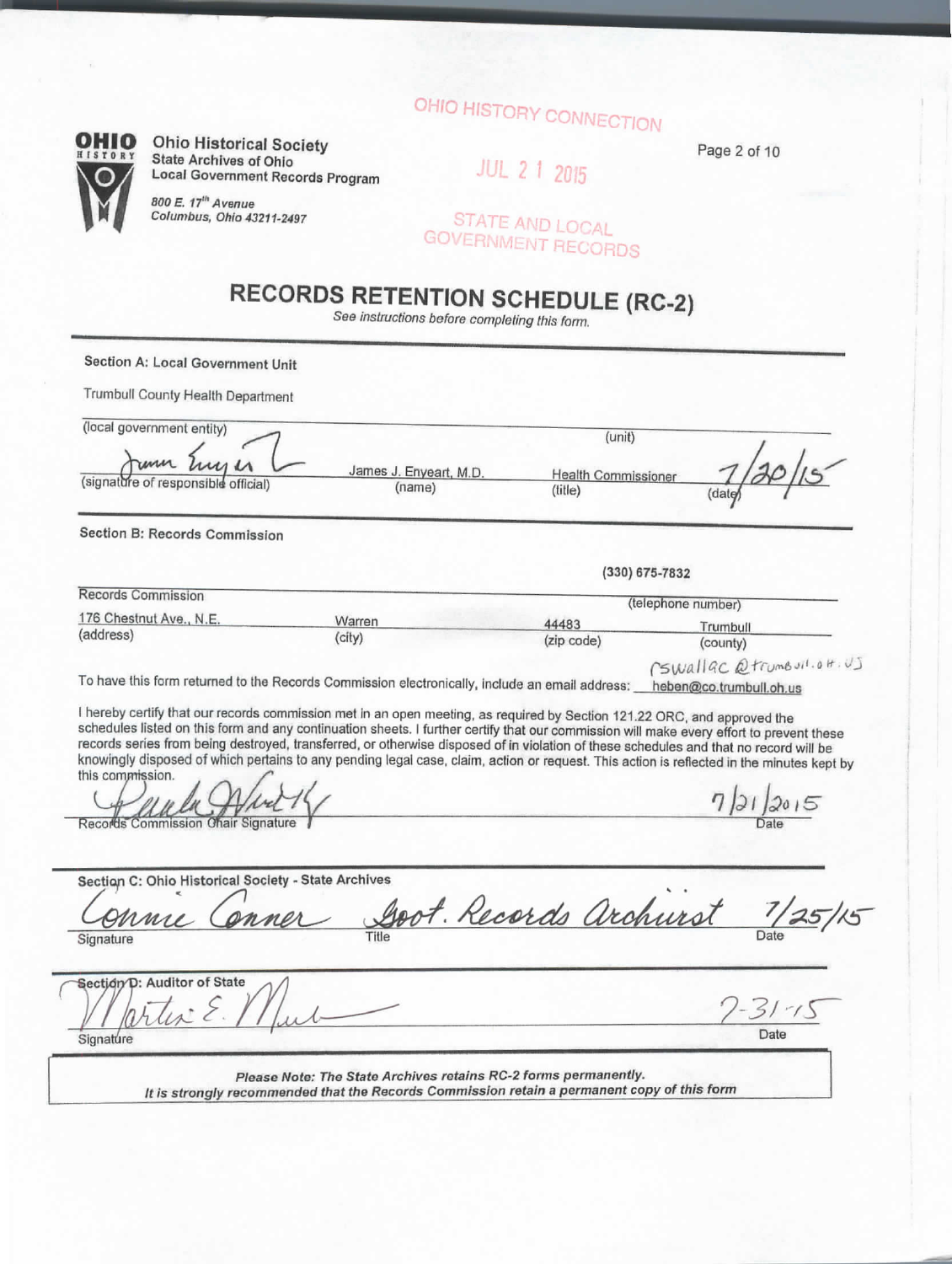Page 3 of 10



**OHIO** Ohio Historical Society *Wilsham Child Historical Solutions* State Archives of Ohio<br>
COZ Local Government Records Program

800 E. 17<sup>ih</sup> Avenue<br>Columbus, Ohio 43211-2497

#### **Section E; Records** Retention **Schedule**

#### Trumbull **County**

(focal government entity)

**Health Department**

(unit)

| (1)<br>Schedule<br><b>Number</b> | (2)<br><b>Record Title and Description</b><br>This schedule lists records commonly found in the county Health District's office. The retention periods<br>specified herein are either required by statute or have been determined by best practice. Permanent<br>records existing solely in electronic format may become inaccessible through media decay and/or<br>hardware/software obsolescence. The Ohio Historical Society recommends that digital records with greater<br>than a 10 year retention period also be maintained in either paper or microfilm formats. Records may not | (3)<br>Retention<br>Period                                         | (4)<br>Media Type                         | (5)<br>For use by<br><b>Auditor of</b><br>State or<br><b>OHS-LGRP</b> | (6)<br>$RC-3$<br>Required<br>by OHS-<br>LGRP |
|----------------------------------|------------------------------------------------------------------------------------------------------------------------------------------------------------------------------------------------------------------------------------------------------------------------------------------------------------------------------------------------------------------------------------------------------------------------------------------------------------------------------------------------------------------------------------------------------------------------------------------|--------------------------------------------------------------------|-------------------------------------------|-----------------------------------------------------------------------|----------------------------------------------|
|                                  | be disposed of until all audits are released and audit discrepancies have been settled. Where a lawsuit or<br>agency proceeding is pending, a legal hold on relevant records is required. Records shall be retained until<br>the legal hold has been removed. ELECTRONIC MAIL (e-mail) is a format on which records are sent,                                                                                                                                                                                                                                                            |                                                                    |                                           |                                                                       |                                              |
|                                  | received and/or drafted using electronic mailing systems. E-mail is NOT a record series. Instead, each<br>individual e-mail should be evaluated according to its content and retained in accordance with the record<br>series adopted within this schedule that the content most closely fits.                                                                                                                                                                                                                                                                                           |                                                                    |                                           |                                                                       |                                              |
| $15 - 01$                        | <b>AGREEMENTS &amp; CONTRACTS</b><br>(Vendor contracts.)                                                                                                                                                                                                                                                                                                                                                                                                                                                                                                                                 | 15 Yrs.                                                            | Paper/Electronic                          |                                                                       | □                                            |
| $15-02$                          | <b>ANIMAL BITE REPORTS</b>                                                                                                                                                                                                                                                                                                                                                                                                                                                                                                                                                               | 3Yrs.                                                              | Paper /Electronic                         |                                                                       | □                                            |
| 15-03                            | <b>ANNUAL BUDGETS</b>                                                                                                                                                                                                                                                                                                                                                                                                                                                                                                                                                                    | 3Yrs.                                                              | Paper/Electronic                          |                                                                       | $\Box$                                       |
| $15 - 04$                        | <b>ANNUAL REPORTS OF HEALTH</b><br><b>DISTRICT</b>                                                                                                                                                                                                                                                                                                                                                                                                                                                                                                                                       | Permanent                                                          | Paper (May<br>Maintain<br>Electronically) |                                                                       | M                                            |
| 15-05                            | <b>APPLICATION FOR STATE SUBSIDY</b>                                                                                                                                                                                                                                                                                                                                                                                                                                                                                                                                                     | 3 Yrs.                                                             | Paper/Electronic                          |                                                                       | □                                            |
| 15-06                            | <b>APPLICATIONS FOR EMPLOYMENT</b>                                                                                                                                                                                                                                                                                                                                                                                                                                                                                                                                                       | 1 Yr.                                                              | Paper /Electronic                         |                                                                       | □                                            |
| 15-07                            | <b>APPLICATIONS FOR LICENSES &amp;</b><br><b>PERMITS</b><br>(ALL TYPES)                                                                                                                                                                                                                                                                                                                                                                                                                                                                                                                  | 2Yrs.                                                              | Paper/Electronic                          |                                                                       | Ω                                            |
| $15 - 08$                        | <b>AUDIO RECORDINGS</b><br>(Recording of Bd. Mtgs., Dept. Mtgs., etc.<br>for the purpose of back-up "note-taking"<br>for the transcriber of the minutes.)                                                                                                                                                                                                                                                                                                                                                                                                                                | Can be erased after<br>minutes are<br>transcribed and<br>approved. | Electronic                                |                                                                       | Π                                            |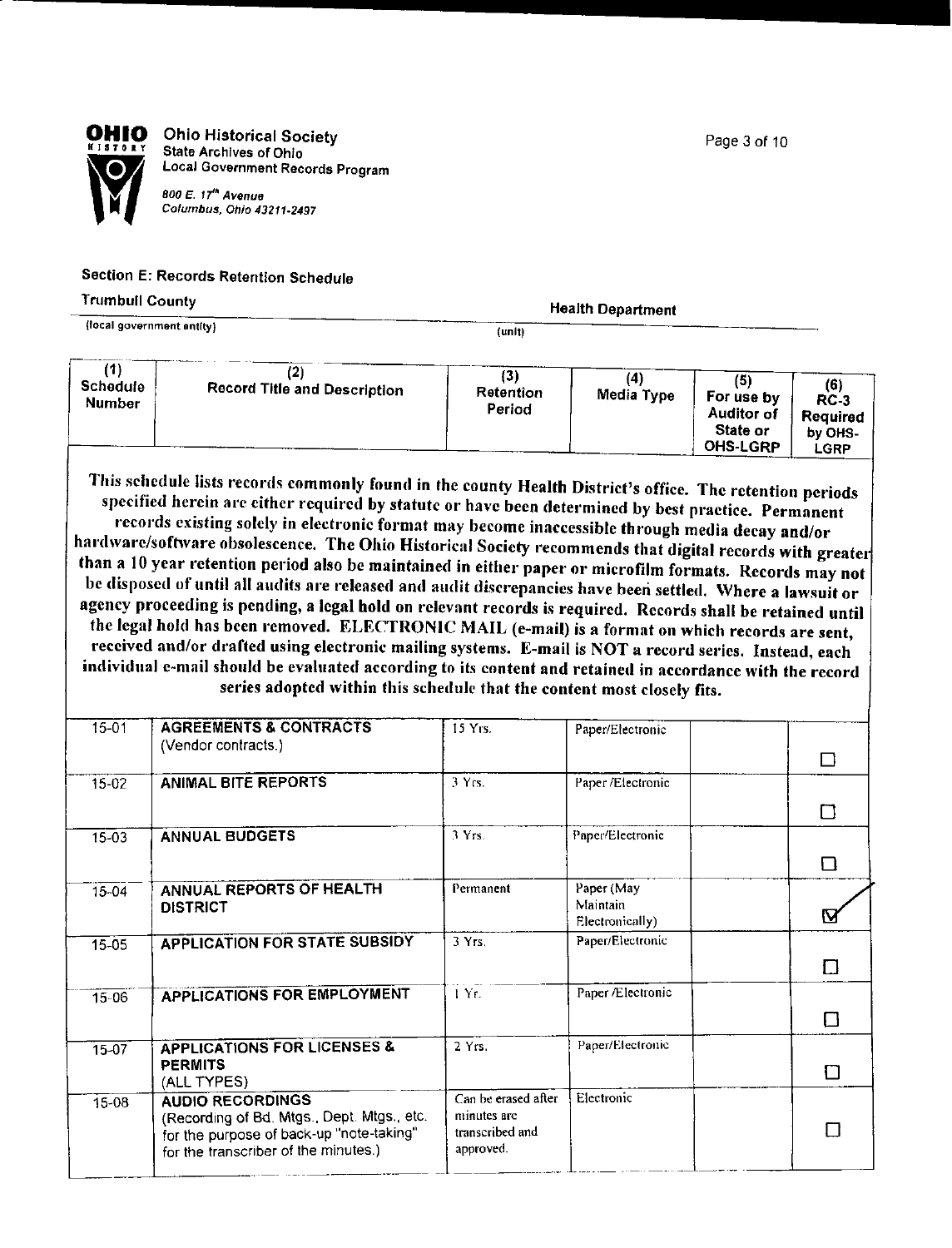

## **OHIO** Ohio Historical Society

**Local Government Records Program**

**Columbus, Ohio 43211-2497**

| (1)<br><b>Schedule</b><br>Number | (2)<br><b>Record Title and Description</b>                                                                                                                                              | (3)<br>Retention<br>Period                     | (4)<br>Media Type                             | (5)<br>For use by<br><b>Auditor of</b><br>State or<br><b>OHS-LGRP</b>                 | (6)<br>$RC-3$<br><b>Required</b><br>by OHS-<br><b>LGRP</b> |  |
|----------------------------------|-----------------------------------------------------------------------------------------------------------------------------------------------------------------------------------------|------------------------------------------------|-----------------------------------------------|---------------------------------------------------------------------------------------|------------------------------------------------------------|--|
| $15 - 09$                        | <b>AUDITOR OF STATE REPORTS</b><br>(Financial audits of the department's<br>funds and grants.)                                                                                          | 5 Yrs.                                         | Paper/Electronic                              |                                                                                       | □                                                          |  |
| $15 - 10$                        | <b>BLANK FORMS</b><br>Obsolete, unneeded, or superseded form<br>stock.                                                                                                                  | Until obsolete or<br>superseded                | Paper/Electronic                              |                                                                                       |                                                            |  |
| $15 - 11$                        | <b>BLUEPRINTS</b><br>(Drawings of plumbing, sewage, buildings,<br>for various programs.)                                                                                                | Until updated,<br>superseded or<br>obsolete    | Paper (May<br>Maintain<br>Electronically)     |                                                                                       | □                                                          |  |
| $15 - 12$                        | <b>BOARD OF HEALTH MEMBER</b><br><b>INFORMATION</b><br>(Current & Past - Nomination Petition,<br>Resume, Letter of Interest, etc.)                                                      | 5 Yrs. or as Long as<br>Person is a Member     | Paper (May<br>Maintain<br>Electronically)     |                                                                                       |                                                            |  |
| $15 - 13$                        | <b>CAMP/PARK RECORDS</b><br>(i.e. Original documentation regarding the<br>construction of the facility - does NOT<br>include insp. records or yearly applications.)                     | 5 Yrs. After park<br>ceases operation          | Paper (May<br>Maintain<br>Electronically)     |                                                                                       | □                                                          |  |
| $15 - 14$                        | <b>CASH RECEIPTS AND/OR BOOKS</b><br>(Paper receipts and receipt books for<br>monies taken in by the agency.)                                                                           | 3 Yrs. After audit is<br>complete              | Paper /Electronic of Wood manager files years | onfolagabod by the redords<br><u> Novo Suen austino Ey th<mark>e</mark></u>           |                                                            |  |
| $15 - 15$                        | CHILD FATALITY REVIEW BOARD<br><b>RECORDS</b><br>(Correspondence, meeting notices, death<br>certificates, etc.)                                                                         | 7 Yrs. (Per ORC<br>3701-67-04 (E)              | Paper (May<br>Maintain<br>Electronically)     | Author of State and the<br>auflis caparendo b <del>eq</del> n<br>relpaced pursuant to |                                                            |  |
| $15 - 16$                        | <b>CHILDREN'S HEALTH RECORDS</b><br>(i.e. BCMH, Well Child Clinic Records,<br>Home Visiting Programs.)                                                                                  | 7 Yrs. After child<br>turns 21 years of<br>age | Paper (May<br>Maintain<br>Electronically)     | <u>500. 117.20 O.R.C.</u>                                                             | □                                                          |  |
| $15 - 17$                        | <b>CHRONIC DISEASE RECORDS</b><br>(Reports from physicians, hospitals, lab<br>results, investigation reports, etc.)                                                                     | 1 Yr. after final<br>disposition of<br>case    | Paper (May<br>Maintain<br>Electronically)     |                                                                                       | $\Box$                                                     |  |
| $15 - 18$                        | <b>COMMUNICABLE DISEASE REPORTS</b><br>(Reports from physicians, hospitals, lab<br>results, investigation reports, etc.)                                                                | Permanent                                      | Paper (May<br>Maintain<br>Electronically)     |                                                                                       | $\Box$                                                     |  |
| $15 - 19$                        | <b>CONSTRUCTION &amp; DEMOLITION</b><br><b>DEBRIS RECORDS</b><br>(i.e. Original documentation regarding<br>the construction of the facility - does<br>NOT include inspection records or | 5 Yrs. After site<br>ceases operation          | Paper (May<br>Maintain<br>Electronically)     |                                                                                       | $\Box$                                                     |  |
| $15 - 20$                        | yearly applications.)<br><b>CONSTRUCTION &amp; DEMOLITION</b><br>DEBRIS INSPECTION REPORTS<br>(Facility site inspection reports)                                                        | 5 Yrs.                                         | Paper /Electronic                             |                                                                                       | $\Box$                                                     |  |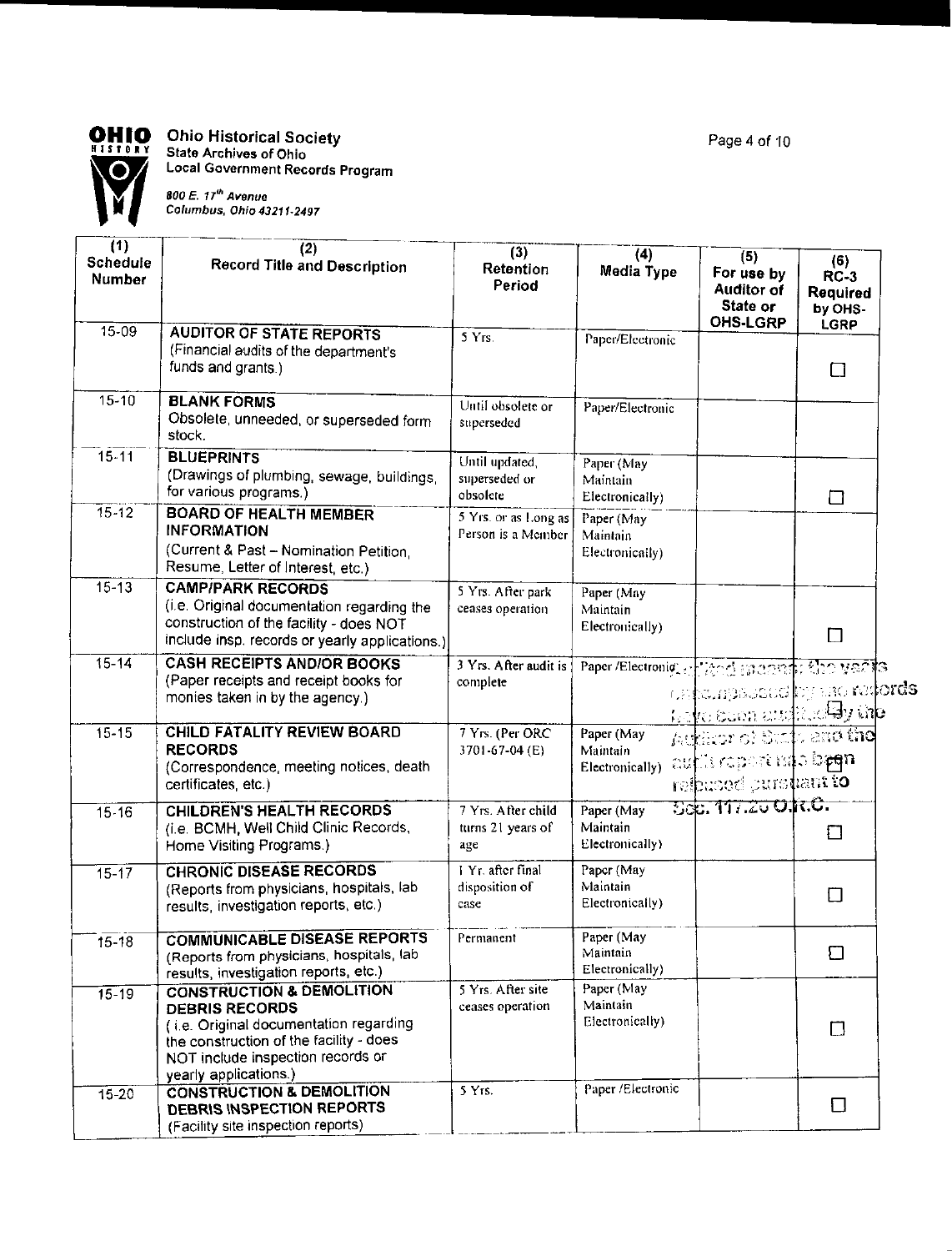

## **OHIO** Ohio Historical Society

State Archives of Ohio Local Government Records Program

300 E. 17"'Avenue Columbus, Ohio 43211-2437

| (1)<br><b>Schedule</b><br>Number | (2)<br><b>Record Title and Description</b>                                                                                                                                     | (3)<br><b>Retention</b><br>Period                                                                                                                                                                                                                                     | (4)<br>Media Type                                                                | (5)<br>For use by<br><b>Auditor of</b><br>State or<br><b>OHS-LGRP</b>                                                 | (6)<br>$RC-3$<br>Required<br>by OHS-<br><b>LGRP</b> |  |
|----------------------------------|--------------------------------------------------------------------------------------------------------------------------------------------------------------------------------|-----------------------------------------------------------------------------------------------------------------------------------------------------------------------------------------------------------------------------------------------------------------------|----------------------------------------------------------------------------------|-----------------------------------------------------------------------------------------------------------------------|-----------------------------------------------------|--|
| $15 - 21$                        | <b>CORRESPONDENCE</b><br>(Incoming and outgoing general<br>correspondence.)                                                                                                    | 1 Yr. or until no<br>longer of value.                                                                                                                                                                                                                                 | Paper Electronic                                                                 |                                                                                                                       | $\Box$                                              |  |
| $15 - 22$                        | <b>COST STUDIES/REPORTS</b><br>(Cost methodologies, financial<br>reports supplied to the Board, etc.)                                                                          | 3 Yrs.                                                                                                                                                                                                                                                                | Paper /Electronic                                                                |                                                                                                                       | $\Box$                                              |  |
| $15 - 23$                        | <b>DAILY ACTIVITY REPORTS/FORMS</b><br>(Handwritten daily activity reports prepared<br>by the employee.)                                                                       | 5 Yrs.                                                                                                                                                                                                                                                                | Paper /Electronic                                                                |                                                                                                                       | ⊔                                                   |  |
| $15 - 24$                        | <b>DEPOSIT SHEETS</b><br>(Pay-In report used for the daily<br>deposits to the county auditor that<br>shows the breakdown of monies into the<br>individual funding categories.) | 3 Yrs. Provided<br>audit is complete                                                                                                                                                                                                                                  | Paper/Electronic Ass Mile of moderation weeks                                    | on para passer and respect to the model of the second states<br>hoko bean andran By the<br>Addition of Stat : and the |                                                     |  |
| $15 - 25$                        | <b>EPIDEMIOLOGICAL CASE RECORDS</b><br>(Laboratory reports, investigation reports,<br>etc.                                                                                     | 5 Yrs. After<br>case is closed                                                                                                                                                                                                                                        | Paper/Electronic aurely success state base a<br>(May Maintain<br>Electronically) | refeased aurofamileb                                                                                                  |                                                     |  |
| $15 - 26$                        | <b>EQUIPMENT INVENTORIES</b><br>(Annual inventories)                                                                                                                           | 3 Yrs.                                                                                                                                                                                                                                                                | Paper /Electronis C.F. 117.20 O.F.O.                                             |                                                                                                                       | lΙ                                                  |  |
| $15 - 27$                        | <b>FAMILY CASE FILES</b><br>(i.e. Help Me Grow, Help Me Grow Pt.<br>C. MIECHV, OCTF and other home<br>visiting programs.)                                                      | 6 Yrs. from date<br>of last payment                                                                                                                                                                                                                                   | Paper (May<br>Maintain<br>Electronically)                                        |                                                                                                                       | □                                                   |  |
| $15 - 28$                        | <b>FEE SCHEDULES</b><br>(Fee schedules for environmental, nursing<br>and administrative programs.)                                                                             | Until updated,<br>superseded, or<br>obsolete                                                                                                                                                                                                                          | Paper and/or<br>Electronic (May<br>Maintain<br>Electronically)                   |                                                                                                                       |                                                     |  |
| $15 - 29$                        | <b>FOOD SERVICE RECORDS</b><br>(i.e. Original documentation regarding the<br>construction of the facility - does NOT<br>include inspection records or yearly<br>applications.) | 5 Yrs. After<br>permit holder<br>ceases<br>operation.                                                                                                                                                                                                                 | Paper /Electronic<br>(May Maintain<br>Electronically)                            |                                                                                                                       | $\Box$                                              |  |
| $15 - 30$                        | <b>GRANT RECORDS</b><br>(Documents the application, evaluation,<br>awarding, monitoring & tracking of grants<br>received.)                                                     | Maintain records<br>as required by<br>grant; if retention<br>unspecified, 5<br>Yrs. provided all<br>state or federal<br>audits have been<br>conducted, the<br>audit reports<br>released and all<br>litigation, claims,<br>or audit findings<br>have been<br>resolved. | Paper/Electronic<br>(May Maintain<br>Electronically)                             |                                                                                                                       | м                                                   |  |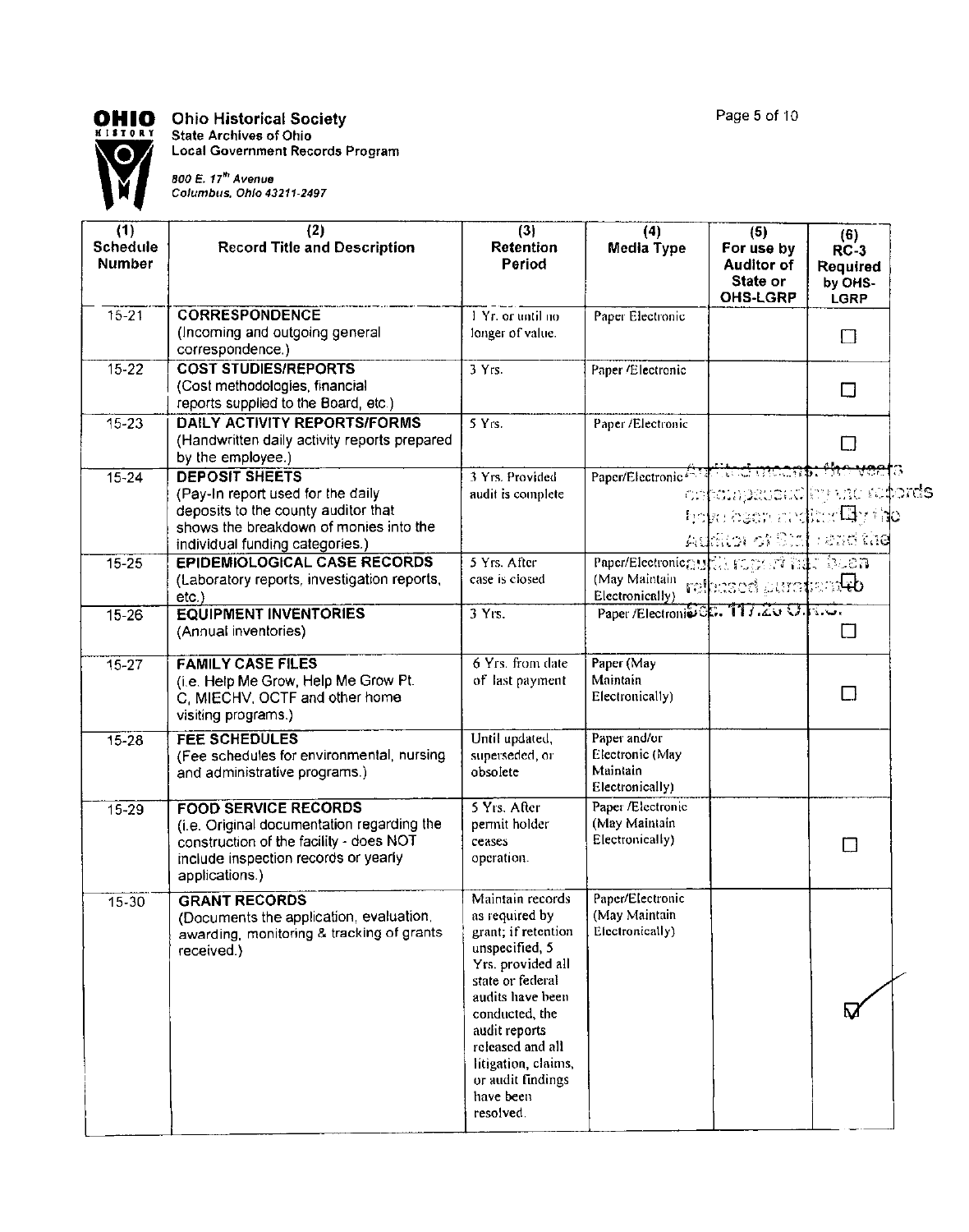

r

L

#### Ohio Historical Society **State** Archives of Ohio Local Government Records Program

800 E. 17'" Avenue **Columbus, Ohio 43211-2497**

| (1)<br><b>Schedule</b><br>Number<br>$15 - 31$ | (2)<br><b>Record Title and Description</b>                                                                                                                                                         | (3)<br>Retention<br>Period                                                                                    | (4)<br>Media Type                                       | (5)<br>For use by<br><b>Auditor of</b><br>State or<br>OHS-LGRP | (6)<br>$RC-3$<br>Required<br>by OHS-<br>LGRP |
|-----------------------------------------------|----------------------------------------------------------------------------------------------------------------------------------------------------------------------------------------------------|---------------------------------------------------------------------------------------------------------------|---------------------------------------------------------|----------------------------------------------------------------|----------------------------------------------|
|                                               | <b>IMMUNIZATION RECORDS</b><br>(Children's)                                                                                                                                                        | Until person turns<br>age 21                                                                                  | Paper/Electronic<br>(May Maintain<br>Electronically)    |                                                                | $\Box$                                       |
| 1532<br>$15 - 33$                             | <b>IMMUNIZATION RECORDS</b><br>(Adult - including flu.)                                                                                                                                            | 5Yrs                                                                                                          | Paper/Electronic<br>(May Maintain<br>Electronically)    |                                                                | $\Box$                                       |
|                                               | <b>INSPECTION RECORDS</b><br>(All types, if not listed separately.)                                                                                                                                | $5 \text{Yrs.}$                                                                                               | Paper<br>/Electronic(May<br>Maintain<br>Electronically) |                                                                | $\Box$                                       |
| $15 - 34$                                     | <b>INSURANCE POLICIES</b><br>(Automobile, life, liability)                                                                                                                                         | 5 Yrs. provided<br>all claims are<br>settled                                                                  | Paper/Electronic<br>(May Maintain<br>Electronically)    |                                                                | □                                            |
| $15 - 35$                                     | <b>JOB DESCRIPTIONS</b><br>(Job classification descriptions)                                                                                                                                       | Until updated,<br>superseded or<br>obsolete                                                                   | Paper /Electronic<br>(May Maintain<br>Electronically)   |                                                                |                                              |
| $15 - 36$                                     | <b>LABORATORY REPORTS</b><br>(Nursing)                                                                                                                                                             | $+$ Diphtheria, TB<br>or STD tests 5<br>yrs. after last<br>contact with<br>patient. All other<br>tests I yrs. | Paper/Electronic<br>(May Maintain<br>Electronically)    |                                                                | □                                            |
| $15 - 37$                                     | <b>LABORATORY REPORTS</b><br>(Environmental)                                                                                                                                                       | $2$ Yrs.                                                                                                      | Paper/Electronic<br>(May Maintain<br>Electronically)    |                                                                | $\Box$                                       |
| $15 - 38$                                     | <b>LEAVE RECORDS</b><br>(Requests for vacation, sick, comp.<br>time, overtime, etc.)                                                                                                               | 5 YRS.                                                                                                        | Paper/Electronic<br>(May Maintain<br>Electronically)    |                                                                | $\Box$                                       |
| $15 - 39$                                     | <b>LEGAL NOTICES/ADVERTISEMENTS</b><br>(Legal announcements to inform the public<br>of meetings, hearings, regulation changes,<br>bids, auctions, etc.)                                            | 5 Yrs                                                                                                         | Paper/Electronic<br>(May Maintain<br>Electronically)    |                                                                | $\Box$                                       |
| 15-40                                         | <b>LEGAL OPINIONS</b><br>(Legal opinions requested for<br>administration, environmental & nursing.)                                                                                                | Until Superseded                                                                                              | Paper/Electronic<br>(May Maintain<br>Electronically)    |                                                                | $\mathbf{B}$                                 |
| $15 - 41$                                     | <b>MANUFACTURED HOME PARK</b><br><b>RECORDS</b><br>(i.e. Original documentation regarding the<br>construction of the facility - does NOT<br>include inspection records or yearly<br>applications.) | 5 Yrs. After park<br>ceases operation                                                                         | Paper /Electronic<br>(May Maintain<br>Electronically)   |                                                                | □                                            |
| $15 - 42$                                     | <b>MASTER PLUMBERS RECORDS</b><br>(Annual applications, bonds and<br>general correspondence.)                                                                                                      | 5 Yrs.                                                                                                        | Paper/Electronic<br>(May Maintain<br>Electronically)    |                                                                | □                                            |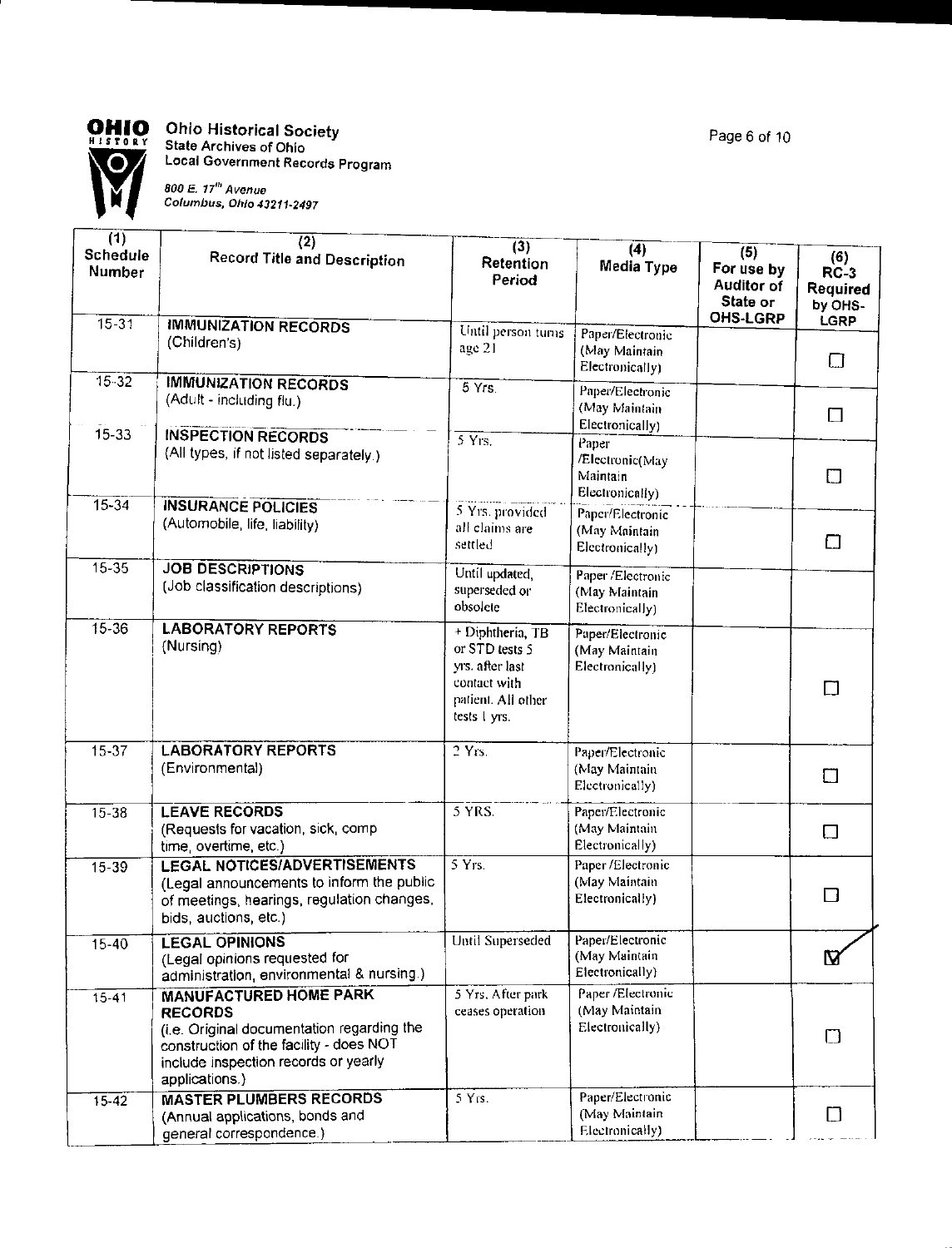

**OHIO** Ohio Historical Society<br>
<sup>RISTORY</sup> State Archives of Ohio<br>
Local Government Records Program



| (1)<br><b>Schedule</b><br><b>Number</b> | (2)<br><b>Record Title and Description</b>                                                                                                                                     | (3)<br>Retention<br>Period                  | $\overline{(4)}$<br><b>Media Type</b>                 | (5)<br>For use by<br><b>Auditor of</b><br>State or<br><b>OHS-LGRP</b>                   | (6)<br>$RC-3$<br>Required<br>by OHS- |  |
|-----------------------------------------|--------------------------------------------------------------------------------------------------------------------------------------------------------------------------------|---------------------------------------------|-------------------------------------------------------|-----------------------------------------------------------------------------------------|--------------------------------------|--|
| $15-43$                                 | <b>MATERNAL/INFANT/PRENATAL CARE</b><br>(Client/patient records - lab reports,<br>physician notes, etc.)                                                                       | 7 Yrs. after last<br>entry                  | Paper/Electronic<br>(May Maintain<br>Electronically)  |                                                                                         | <b>LGRP</b><br>□                     |  |
| $15 - 44$                               | <b>MEETING AGENDAS OF BOARD OF</b><br><b>HEALTH MEETING</b>                                                                                                                    | Permanent                                   | Paper/Electronic<br>(May Maintain<br>Electronically)  |                                                                                         | $\Box$                               |  |
| 15-45                                   | <b>MEETING AGENDAS - DISTRICT</b><br><b>ADVISORY COUNCIL</b>                                                                                                                   | Permanent                                   | Paper/Electronic<br>(May Maintain<br>Electronically)  |                                                                                         |                                      |  |
| $15 - 46$                               | <b>MEETING AGENDAS - LICENSING</b><br><b>COUNCIL</b>                                                                                                                           | Permanent                                   | Paper/Electronic<br>(May Maintain<br>Electronically)  |                                                                                         |                                      |  |
| $15 - 47$                               | <b>MEETING AGENDAS - GENERAL</b><br>(i.e. staff, accreditation, etc.)                                                                                                          | 5 Yrs.                                      | Paper/Electronic<br>(May Maintain<br>Electronically)  |                                                                                         | $\Box$                               |  |
| $15 - 48$                               | <b>MEETING SIGN IN SHEETS</b><br>(i.e. staff, accreditation, etc.)                                                                                                             | $5$ Yrs.                                    | Paper/Electronic<br>(May Maintain<br>Electronically)  |                                                                                         | $\Box$                               |  |
| $15 - 49$                               | <b>MINUTES OF MEETINGS - BOARD OF</b><br><b>HEALTH</b>                                                                                                                         | Permanent                                   | Paper and/or<br>Electronic                            |                                                                                         |                                      |  |
| $15 - 50$                               | <b>MINUTES OF MEETINGS - DISTRICT</b><br><b>ADVISORY COUNCIL</b>                                                                                                               | Permanent                                   | Paper /Electronic<br>(May Maintain<br>Electronically) |                                                                                         | ⊠                                    |  |
| 15-51                                   | MINUTES OF MEETINGS - LICENSING<br>COUNCIL                                                                                                                                     | Permanent                                   | Paper/Electronic<br>(May Maintain<br>Electronically)  |                                                                                         |                                      |  |
| $15-52$                                 | MINUTES OF MEETINGS - GENERAL                                                                                                                                                  | Permanent                                   | Paper/Electronic<br>(May Maintain<br>Electronically)  |                                                                                         | $\overline{\mathbf{z}}$              |  |
| $15 - 53$                               | <b>OPERATION &amp; MAINTENANCE</b><br><b>RECORDS</b><br>(Annual applications and service<br>contracts for Permits to Operate, does<br>NOT include laboratory testing results.) | 5 Yrs.                                      | Paper/Electronic<br>(May Maintain<br>Electronically)  |                                                                                         | $\Box$                               |  |
| $15 - 54$                               | ORGANIZATIONAL CHARTS<br>(Health Department organizational charts.)                                                                                                            | Until updated,<br>superseded or<br>obsolete | Paper/Electronic<br>(May Maintain<br>Electronically)  | Aletted moats: the yetra<br>pompande à city records                                     |                                      |  |
| $15 - 55$                               | <b>PAYROLL RECORDS</b><br>(Bi-Weekly payroll, requests for leave and<br>associated payroll reports.)                                                                           | $3$ Yrs. - provided<br>audit released       | Paper/Electronic<br>(May Maintain<br>Electronically)  | মুক্ত ২০০৪ প্ৰায়েক্তিযু <b>ৰ্ণাও</b><br>Andica of State manife<br>sudit mport has boon |                                      |  |
| $15 - 56$                               | <b>PERFORMANCE BONDS</b><br>(Surety bonds for tank installers, master<br>plumbers, soil scientists, etc.)                                                                      | 3 Yrs. After<br>expiration                  | Paper/Electronic<br>(May Maintain<br>Electronically)  | rhisaned pursuant to<br>\$00.117.20 D.R.Q                                               |                                      |  |

Page 7 of 10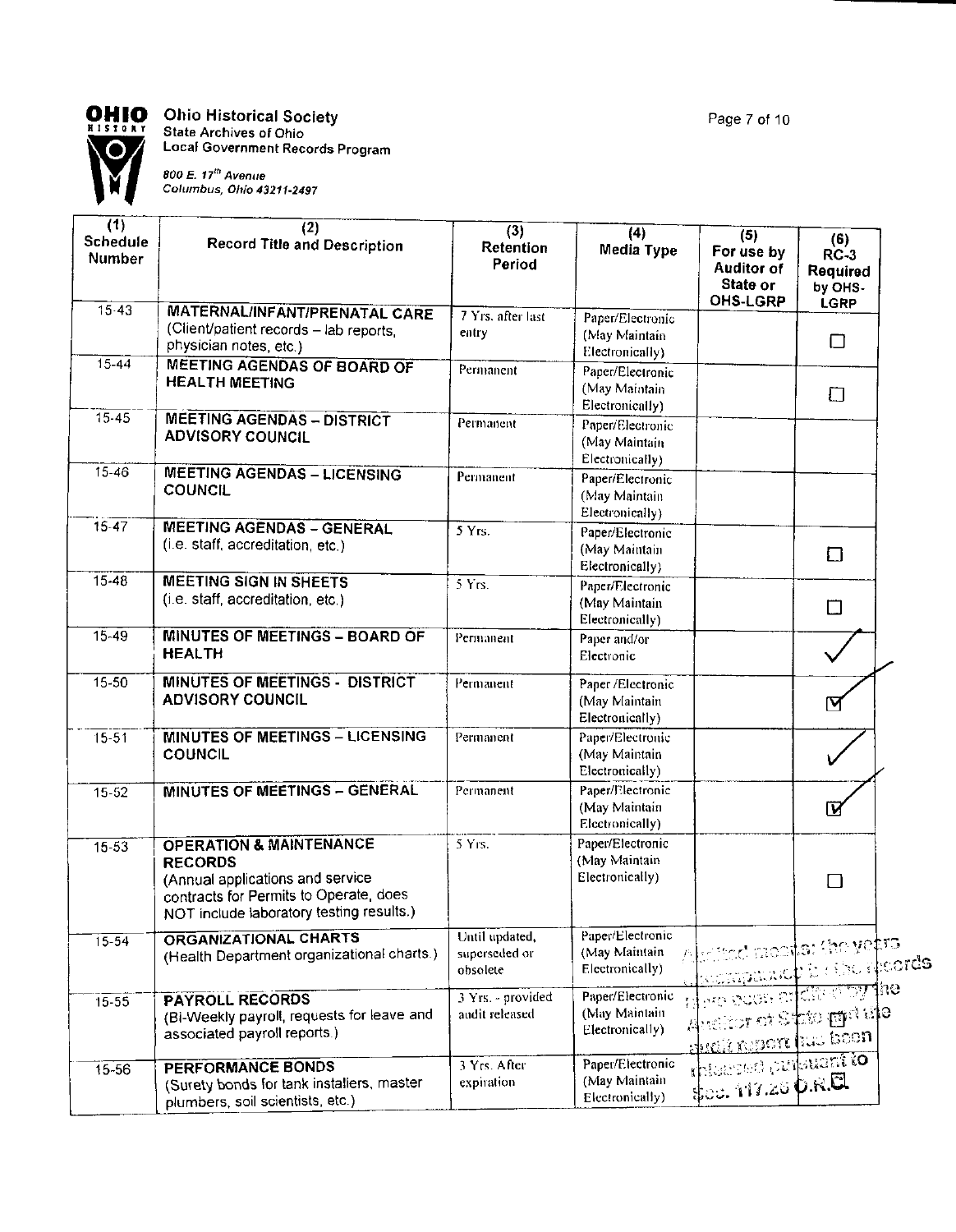

**Ohio Historical Society** State Archives of Ohio

Local Government Records Program

**800 E. 17'" Avenue Columbus, Ohio 43211-24S7**

| (1)<br>Schedule<br><b>Number</b> | (2)<br><b>Record Title and Description</b>                                                                                                                                                                    | (3)<br>Retention<br>Period                                              | (4)<br>Media Type                                                                                                         | (5)<br>For use by<br><b>Auditor of</b><br>State or<br><b>OHS-LGRP</b> | (6)<br>$RC-3$<br><b>Required</b><br>by OHS- |
|----------------------------------|---------------------------------------------------------------------------------------------------------------------------------------------------------------------------------------------------------------|-------------------------------------------------------------------------|---------------------------------------------------------------------------------------------------------------------------|-----------------------------------------------------------------------|---------------------------------------------|
| $15 - 57$                        | <b>PERSONNEL FILES</b><br>(Current & Former Employees)                                                                                                                                                        | Permanent                                                               | Paper (May<br>Maintain<br>Electronically)                                                                                 |                                                                       | <b>LGRP</b><br>囗                            |
| $15 - 58$                        | <b>PLUMBING RECORDS</b><br>(Applications for plumbing permits.)                                                                                                                                               | 5 Yrs.                                                                  | Paper (May<br>Maintain<br>Electronically)                                                                                 |                                                                       | □                                           |
| $15 - 59$                        | <b>PRIVATE WATER SYSTEM</b><br><b>APPLICATIONS</b><br>(New Installation, alteration & abandonment)<br>of existing.)                                                                                           | 5 yrs.                                                                  | Paper (May<br>Maintain<br>Electronically)                                                                                 |                                                                       | $\Box$                                      |
| 15-60                            | <b>PUBLIC HEALTH NUISANCE</b><br><b>INVESTIGATION RECORD</b><br>(Public health nuisance complaint<br>investigation files.)                                                                                    | 5 Yrs. After<br>Nuisance is Abated                                      | Paper (May<br>Maintain<br>Electronically) Australianal and analysis fact years                                            | endompatines hy the comprehs                                          |                                             |
| $15 - 61$                        | <b>PURCHASE ORDERS</b><br>(Including invoices associated with the<br>purchase order.)                                                                                                                         | 3 Yrs - Provided<br>Audit is Complete                                   | Paper                                                                                                                     | harle been abd Nictory the<br>Author of Grid scaling                  |                                             |
| $15 - 62$                        | <b>REGULATIONS/DIRECTIVES/POLICIES/</b><br><b>RULES</b><br>(Administration, Environmental, Nursing)                                                                                                           | Until Superseded<br>- Then Retain<br>One Copy Until<br>Audited          | Paper /Electronio Lidit Horport Stolt 1980-13<br>(May Maintain postponent) and an ICP SQ<br>Electronically) 802. 117.2004 |                                                                       |                                             |
| $15 - 63$                        | <b>RETAIL FOOD ESTABLISHMENT</b><br><b>RECORDS</b><br>(i.e. Original documentation regarding the<br>construction of the facility - does NOT<br>include inspection records or yearly<br>applications.)         | 5 Yrs. After<br>Permit Holder<br>Ceases Operation                       | Paper/Efectronic<br>(May Maintain<br>Electronically)                                                                      |                                                                       | □                                           |
| 15-64                            | <b>SANITARY SEWER CONNECTION</b><br><b>RECORDS</b><br>(Orders for connection, plbg. insp. & tank<br>abandonment forms.)                                                                                       | 5 Yrs. After<br><b>Connection Complete</b>                              | Paper/Electronic<br>(May Maintain<br>Electronically)                                                                      |                                                                       | П                                           |
| 15-65                            | <b>SEWAGE DISPOSAL SYSTEM</b><br><b>APPLICATION/RECORD</b><br>(Private Household)                                                                                                                             | Permanent Or Until<br>Replacement Or<br>Connection To<br>Sanitary Sewer | Paper/Electronic<br>(May Maintain<br>Electronically)                                                                      |                                                                       | П                                           |
| $15 - 66$                        | <b>SEWAGE INSTALLERS FILES</b><br>(Annual applications, bonds and<br>general correspondence.)                                                                                                                 | $5 \text{Y}$ rs.                                                        | Paper/Electronic<br>(May Maintain<br>Electronically)                                                                      |                                                                       | $\Box$                                      |
| $15 - 67$                        | SEMI-PUBLIC SEWAGE DISPOSAL<br><b>SYSTEM RECORDS</b><br>(H.B. 110 - Original documentation<br>regarding the construction of the facility<br>- does NOT include inspection records<br>or yearly applications.) | Permanent Or<br>Until Connection<br>To Sanitary<br>Sewer                | Paper (May<br>Maintain<br>Electronically)                                                                                 |                                                                       | $\Box$                                      |

Page 8 of 10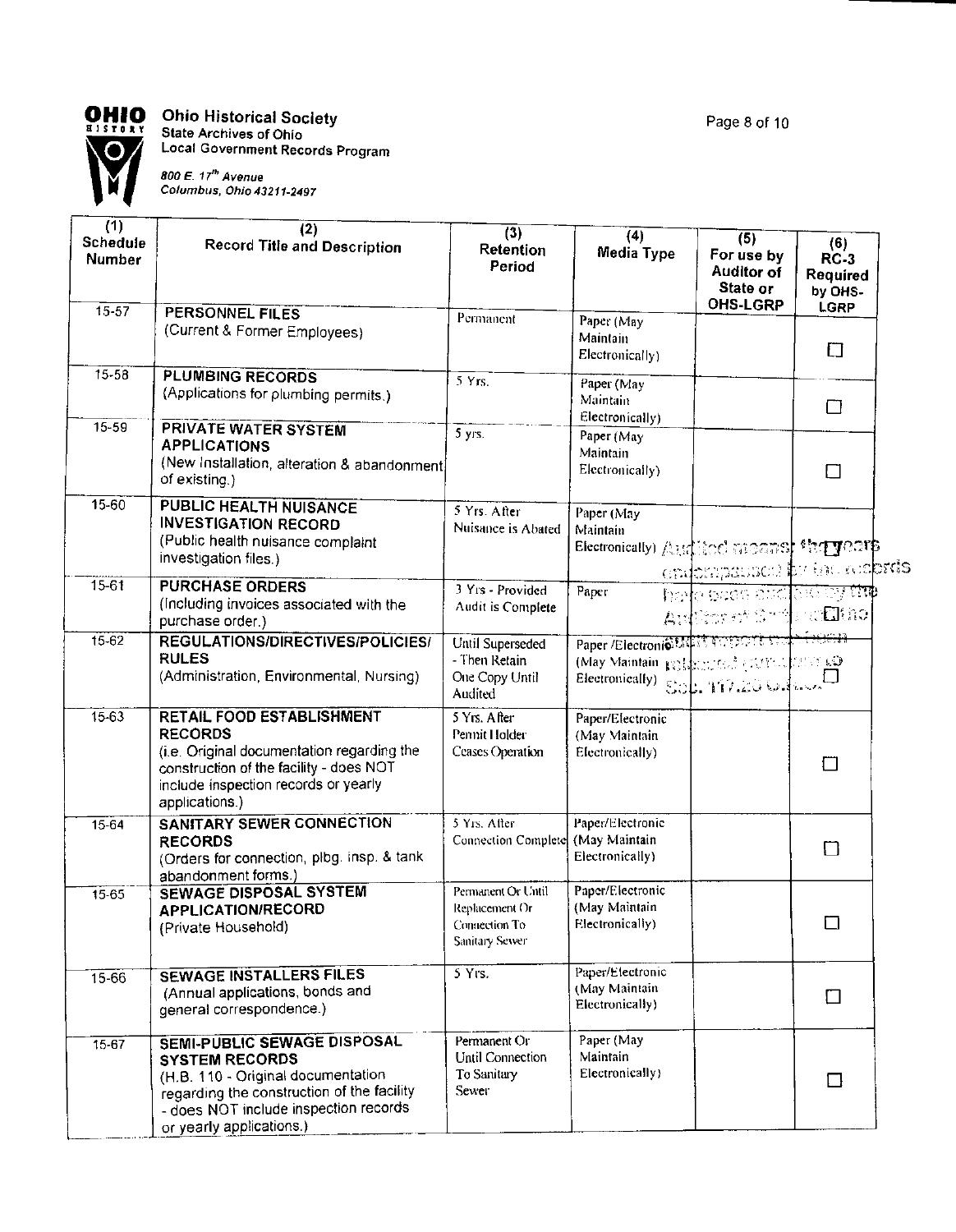

### **OHIO Ohio Historical Society**

**State Archives of Ohio Local Government Records Program**

**800 E. 17'" Avenue Columbus, Ohio 43211-2497**

| (1)<br><b>Schedule</b><br>Number | (2)<br><b>Record Title and Description</b>                                                                                                                                                              | (3)<br>Retention<br>Period                                                                        | (4)<br>Media Type                                     | (5)<br>For use by<br><b>Auditor of</b><br>State or | (6)<br><b>RC-3</b><br>Required<br>by OHS- |
|----------------------------------|---------------------------------------------------------------------------------------------------------------------------------------------------------------------------------------------------------|---------------------------------------------------------------------------------------------------|-------------------------------------------------------|----------------------------------------------------|-------------------------------------------|
| 15.68                            | <b>SOLID WASTE SITE HAZARDOUS</b><br><b>WASTE RECORDS</b><br>(Original documentation regarding the<br>construction of the facility - does NOT<br>include inspection records or yearly<br>applications.) | Permanent                                                                                         | Paper /Electronic<br>(May Maintain<br>Electronically) | <b>OHS-LGRP</b>                                    | LGRP<br>$\Box$                            |
| 15-69                            | <b>SOLID WASTE SITE INSPECTIONS</b><br>(Facility inspection reports.)                                                                                                                                   | 5 Yrs.                                                                                            | Paper/Electronic<br>(May Maintain<br>Electronically)  |                                                    | 囗                                         |
| $15 - 70$                        | <b>SOLID WASTE SITE RECORDS</b><br>(Original documentation regarding the<br>construction of the facility - does NOT<br>include inspection records or yearly<br>applications.)                           | 5 Yrs. After Site<br><b>Ceases Operation</b>                                                      | Paper /Electronic<br>(May Maintain<br>Electronically) |                                                    |                                           |
| $15 - 71$                        | <b>SUBDIVISION RECORDS</b><br>(Records that record the origination and<br>development of a subdivision - site plans.<br>EPA correspondence, etc.)                                                       | Permanent                                                                                         | Paper /Electronic<br>(May Maintain<br>Electronically) |                                                    | П                                         |
| $15 - 72$                        | <b>SWIMMING POOL OPERATION</b><br><b>REPORTS</b> (i.e. Original documentation<br>regarding the construction of the facility -<br>does NOT include inspection records or<br>yearly applications.)        | 5 Yrs. After Site<br><b>Ceases Operation</b>                                                      | Paper/Electronic<br>(May Maintain<br>Electronically)  |                                                    | $\Box$                                    |
| $15 - 73$                        | <b>TATTOO &amp; BODY PIERCING</b><br><b>APPLICATIONS</b><br>(Facility & Operator)                                                                                                                       | $5 \text{Yrs.}$                                                                                   | Paper/Electronic<br>(May Maintain<br>Electronically)  |                                                    | $\Box$                                    |
| $15 - 74$                        | <b>TRANSIENT RECORDS</b><br>(i.e. Voicemail Messages, Telephone<br>Message Clips, Notes, Drafts, etc.)                                                                                                  | May Be Destroy<br>When No Longer<br>of Administrative<br>Value and/or Has<br>Been Responded<br>To | Paper/audio/<br>electronic                            |                                                    |                                           |
| $15 - 75$                        | <b>TUBERCULIN TEST RECORDS</b><br>(Routine TB Tests.)                                                                                                                                                   | $+$ Test Results<br>Permanently -<br><b>Test Results 3</b><br>Yrs.                                | Paper/Electronic<br>(May Maintain<br>Electronically)  |                                                    |                                           |
| $15 - 76$                        | <b>TUBERCULOSIS CASE RECORDS</b><br>(TB Patient Records)                                                                                                                                                | Lifetime Of Patient                                                                               | Paper/Electronic<br>(May Maintain<br>Electronically)  |                                                    | $\Box$                                    |
| $15 - 77$                        | <b>VARIANCES</b><br>(i.e.Sewage, Private Water Systems, etc.)                                                                                                                                           | 3 Yrs. After<br><b>Expiration Of</b><br>Variance                                                  | Paper (May<br>Maintain<br>Electronically)             |                                                    | □                                         |
| 15.78                            | <b>VENDING MACHINE LICENSE</b><br><b>APPLICATIONS (Annual Food Service)</b><br>Licenses)                                                                                                                | 5 Yrs.                                                                                            | Paper (May<br>Maintain<br>Electronically)             |                                                    | П                                         |

Page 9 of 10